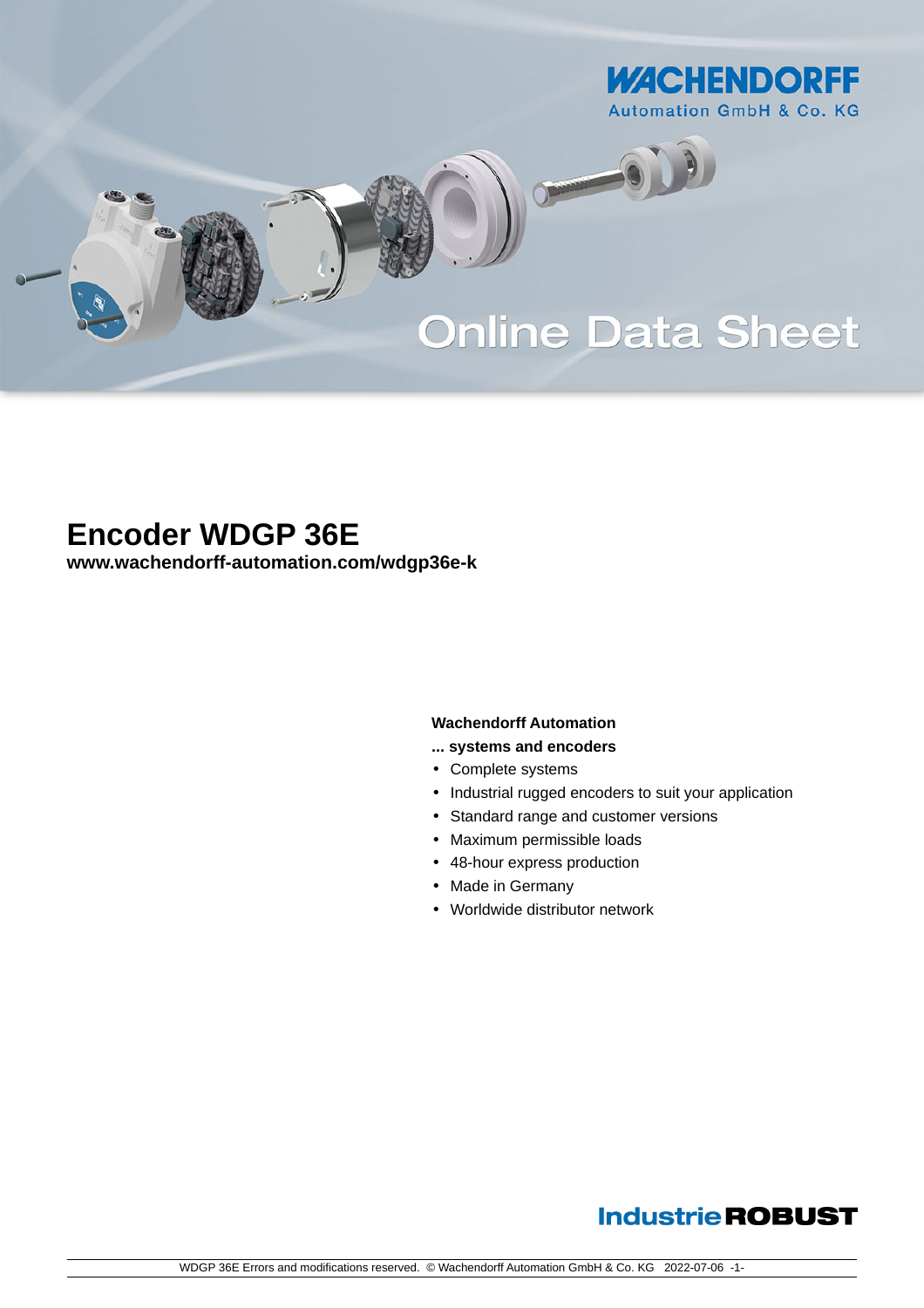

# **Encoder WDGP 36E (magnetic)**





- Due to high quality electronics any number of pulses up to 16384
- Protection class IP67, at shaft input IP65
- High output frequency up to 1 MHz
- • Reverse polarity protection and short-circuit protection at 4.75 VDC to 32 VDC

**[www.wachendorff-automation.com/wdgp36e-k](https://www.wachendorff-automation.com/wdgp36e-k)**

### **Resolution**

Pulses per revolution PPR 1 PPR up to 16384 PPR

| <b>Mechanical Data</b>                   |                                           |  |
|------------------------------------------|-------------------------------------------|--|
| Housing                                  |                                           |  |
| Flange                                   | hollow shaft (blind-bored)                |  |
| Flange material                          | aluminum                                  |  |
| Housing cap                              | stainless steel                           |  |
| - 1. Spring plate<br>compensation        | axial: $\pm 1.2$ mm, radial: $\pm 0.4$ mm |  |
| Housing                                  | Ø 36 mm                                   |  |
| Shaft(s)                                 |                                           |  |
| Shaft material                           | stainless steel                           |  |
| Starting torque                          | approx. 0.3 Ncm at ambient<br>temperature |  |
| Shaft                                    | Ø8 mm                                     |  |
| Advice                                   | with adapter sleeve                       |  |
| Insertion depth min.                     | $10 \text{ mm}$                           |  |
| Insertion depth max.                     | 14.5 mm                                   |  |
| Max. Permissible shaft<br>loading radial | 80 N                                      |  |
| Max. Permissible shaft<br>loading axial  | 50 N                                      |  |
| Shaft                                    | Ø 10 mm, Ø 1/4"                           |  |
| Advice                                   | with adapter sleeve                       |  |
| Insertion depth min.                     | $10 \text{ mm}$                           |  |
| Insertion depth max.                     | 14.5 mm                                   |  |
| Max. Permissible shaft<br>loading radial | 80 N                                      |  |
| Max. Permissible shaft<br>loading axial  | 50 N                                      |  |
| Shaft                                    | Ø 12 mm                                   |  |
| Insertion depth min.                     | 10 mm                                     |  |
| Insertion depth max.                     | 14.5 mm                                   |  |
| Max. Permissible shaft<br>loading radial | 80N                                       |  |
| Max. Permissible shaft<br>loading axial  | 50 N                                      |  |
| Shaft                                    | Ø 14 mm                                   |  |
| Insertion depth min.                     | $10 \text{ mm}$                           |  |
| Insertion depth max.                     | 14.5 mm                                   |  |
| Max. Permissible shaft<br>loading radial | 80 N                                      |  |

| Max. Permissible shaft<br>loading axial                | 50 N                                                                                     |
|--------------------------------------------------------|------------------------------------------------------------------------------------------|
|                                                        |                                                                                          |
| Shaft                                                  | Ø 15 mm                                                                                  |
| Insertion depth min.                                   | 10 mm                                                                                    |
| Insertion depth max.                                   | 14.5 mm                                                                                  |
| Max. Permissible shaft<br>loading radial               | 80 N                                                                                     |
| Max. Permissible shaft<br>loading axial                | 50 N                                                                                     |
|                                                        |                                                                                          |
| <b>Bearings</b>                                        |                                                                                          |
| Bearings type                                          | 2 precision ball bearings                                                                |
| Nominale service life                                  | 1.4 x 10'8 revs. at 100 % rated shaft<br>load                                            |
|                                                        | 2 x 10'9 revs. at 40 % rated shaft load<br>1.7 x 10'10 revs. at 20 % rated shaft<br>load |
| Max. operating speed                                   | 12000 rpm                                                                                |
|                                                        |                                                                                          |
| Machinery Directive: basic data safety integrity level |                                                                                          |
| <b>MTTF</b> <sub>d</sub>                               | 1200 a                                                                                   |
| Mission time (TM)                                      | 25 a                                                                                     |
| Nominale service life (L10h)                           | 1.7 x 10'10 revs. at 20 % rated shaft<br>load and 12000 rpm                              |
| Diagnostic coverage (DC)                               | $0\%$                                                                                    |
|                                                        |                                                                                          |
| <b>Electrical Data</b>                                 |                                                                                          |
| Power supply/Current<br>consumption                    | 4,75 VDC up to 32 VDC: typ. 80 mA                                                        |
| Output circuit                                         | HTL<br>HTL, inv.                                                                         |
|                                                        | TTL<br>TTL, RS422 compatible, inv.                                                       |
| Pulse frequency                                        | HTL up to 16384 ppr: max. 600 kHz<br>TTL up to 16384 ppr: max. 1 MHz                     |
| Channels                                               | ABN<br>and inverted signals                                                              |
| Load                                                   | max. 40 mA / channel                                                                     |
| Circuit protection                                     | inverse-polarity and short-circuit<br>protection                                         |
|                                                        |                                                                                          |
| Set zero pulse:                                        | Set: $SET = +UB$ for 2 s<br>Deaktivate: SET = GND                                        |
|                                                        |                                                                                          |
| Accuracy                                               |                                                                                          |
| Phase offset                                           | $90^\circ$ ± max. 8.5 % of the period<br>duration                                        |
| pulse-/pause-ratio                                     | 50 % ± max. 7 %                                                                          |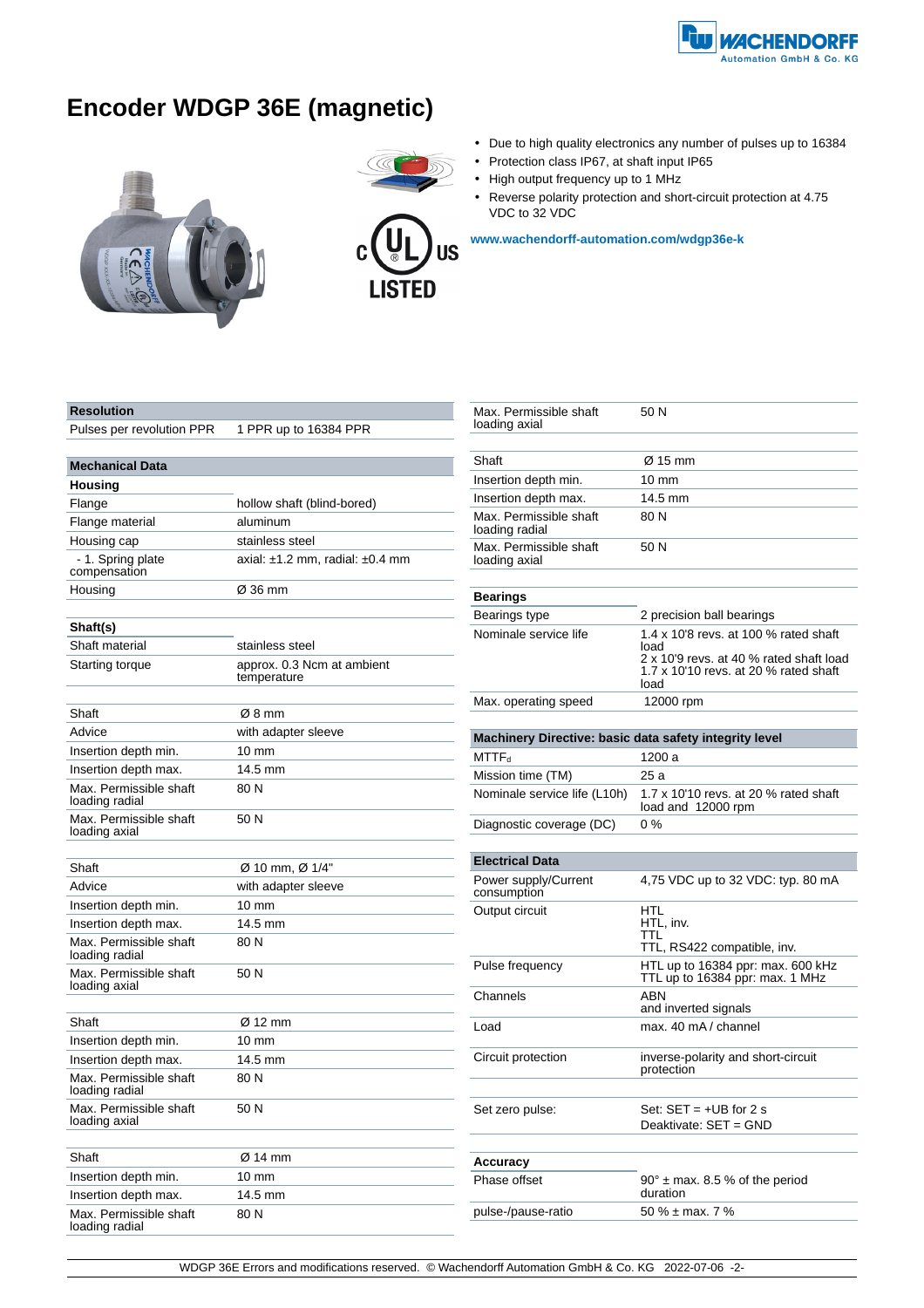

| Environmental data               |                                           |
|----------------------------------|-------------------------------------------|
| Environmental data:              |                                           |
| ESD (DIN EN 61000-4-2):          | 8 kV                                      |
| Burst (DIN EN 61000-4-4):        | 2 kV                                      |
| includes FMC:                    | DIN EN 61000-6-2<br>DIN EN 61000-6-3      |
| Vibration:<br>(DIN EN 60068-2-6) | 50 m/s <sup>2</sup> (10 Hz up to 2000 Hz) |
| Shock:<br>(DIN EN 60068-2-27)    | 1000 m/s <sup>2</sup> (6 ms)              |
| Design:                          | According DIN VDE 0160                    |

| <b>General Data</b>          |                                                                |
|------------------------------|----------------------------------------------------------------|
| Weight                       | approx. 165 g                                                  |
| Connections                  | cable or connector outlet                                      |
| Protection rating (EN 60529) | Housing: IP65, IP67;<br>shaft sealed: IP65; (IP40 for K1)      |
| Operating temperature        | Connector: -40 °C up to +85 °C,<br>cable: -20 °C up to +80 °C  |
| Storage temperature          | Connector: -40 °C up to +100 °C,<br>cable: -30 °C up to +80 °C |
|                              |                                                                |

### **More Information**

General technical data and safety instructions **http://www.wachendorff-automation.com/gtd**

Options

**http://www.wachendorff-automation.com/acc**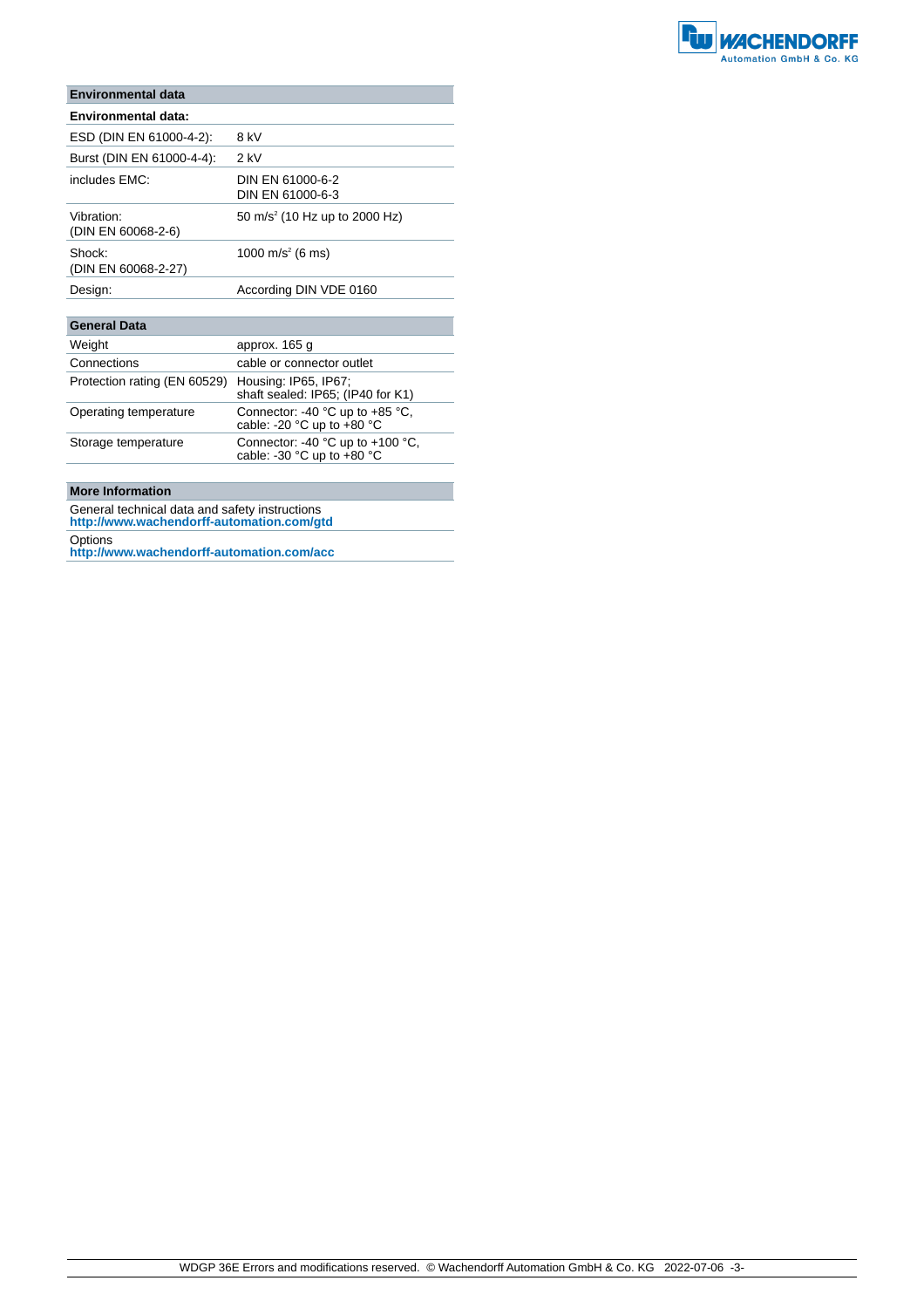

### **Cable connection L2 axial with 2 m cable**



 $D = \emptyset$  8, 10, 12, 14, 15 mm<br>( $\emptyset$  8, 10 mm with adapter sleeve)

**L2** axial, shield connected to encoder housing •

| <b>Assignments</b> |                |                |                |           |  |
|--------------------|----------------|----------------|----------------|-----------|--|
|                    | L <sub>2</sub> | L <sub>2</sub> | L <sub>2</sub> | L2        |  |
| <b>Circuit</b>     | M11, M12       | M13, M14       | N11, N12       | N13, N14  |  |
| <b>GND</b>         | <b>WH</b>      | <b>WH</b>      | <b>WH</b>      | <b>WH</b> |  |
| $(+)$ Vcc          | <b>BN</b>      | <b>BN</b>      | <b>BN</b>      | <b>BN</b> |  |
| A                  | GN             | GN             | GN             | GN        |  |
| в                  | <b>YE</b>      | <b>YE</b>      | <b>YE</b>      | <b>YE</b> |  |
| N                  | GY             | GY             | GY             | GY        |  |
| <b>SET</b>         |                | <b>PK</b>      |                | <b>PK</b> |  |
| A inv.             | <b>RD</b>      | <b>RD</b>      |                |           |  |
| B inv.             | <b>BK</b>      | <b>BK</b>      |                |           |  |
| N inv.             | <b>VT</b>      | VT             |                |           |  |
| <b>Shield</b>      | flex           | flex           | flex           | flex      |  |

**Description ABN inv. poss.**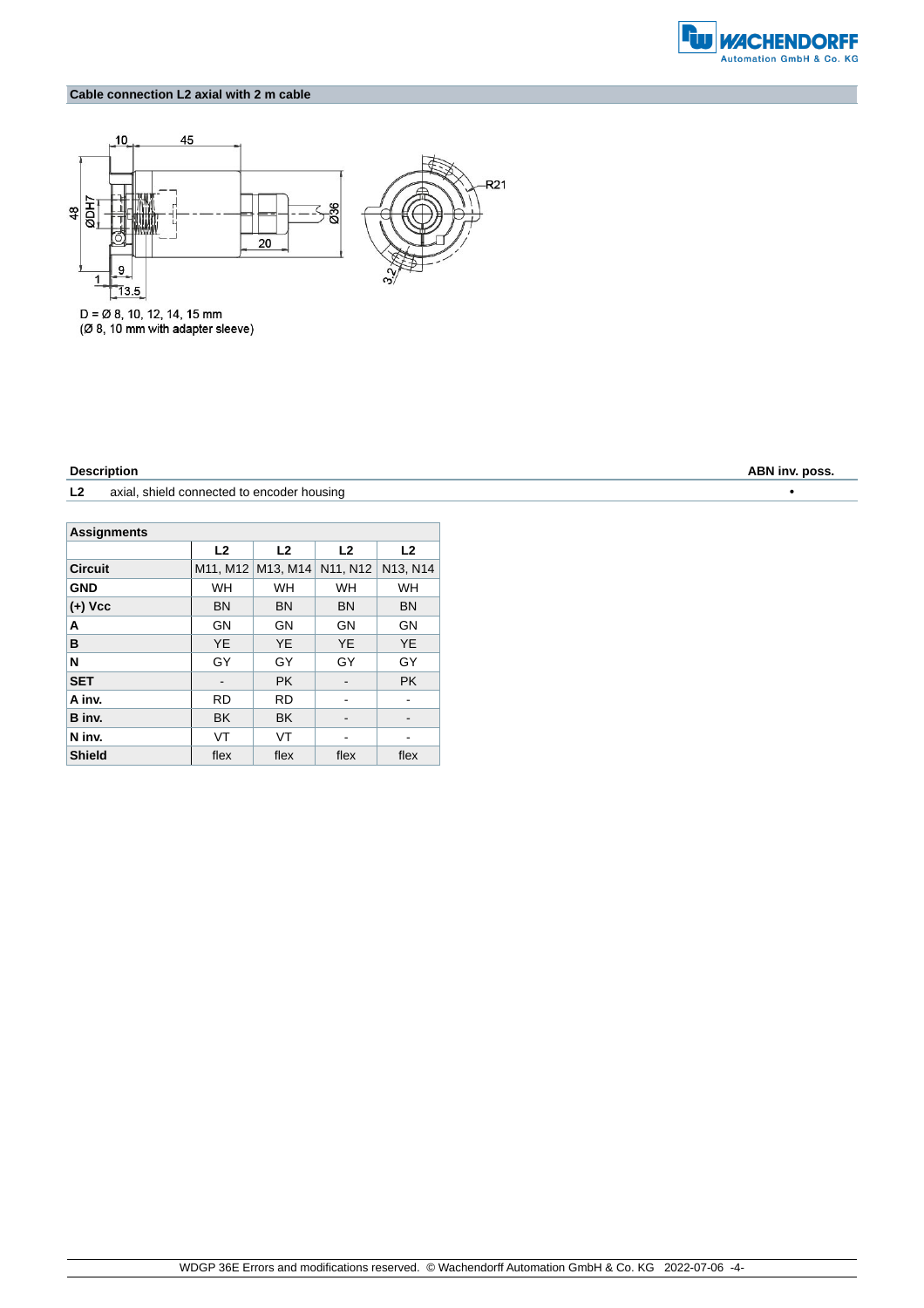

### **Cable connection L3 radial with 2 m cabel**



 $D = \emptyset$  8, 10, 12, 14, 15 mm (Ø 8, 10 mm with adapter sleeve)

**L3** radial, shield connected to encoder housing •

| <b>Assignments</b> |           |                |                |                |  |
|--------------------|-----------|----------------|----------------|----------------|--|
|                    | L3        | L <sub>3</sub> | L <sub>3</sub> | L <sub>3</sub> |  |
| <b>Circuit</b>     | M11, M12  | M13. M14       | N11, N12       | N13, N14       |  |
| <b>GND</b>         | <b>WH</b> | <b>WH</b>      | <b>WH</b>      | WH             |  |
| $(+)$ Vcc          | <b>BN</b> | <b>BN</b>      | <b>BN</b>      | <b>BN</b>      |  |
| A                  | GN        | GN             | GN             | GN             |  |
| в                  | <b>YE</b> | YE.            | <b>YE</b>      | <b>YE</b>      |  |
| N                  | GY        | GY             | GY             | GY             |  |
| <b>SET</b>         |           | <b>PK</b>      |                | <b>PK</b>      |  |
| A inv.             | <b>RD</b> | <b>RD</b>      |                |                |  |
| B inv.             | <b>BK</b> | <b>BK</b>      |                |                |  |
| N inv.             | VT        | VT             |                |                |  |
| <b>Shield</b>      | flex      | flex           | flex           | flex           |  |

**Description ABN inv. poss.**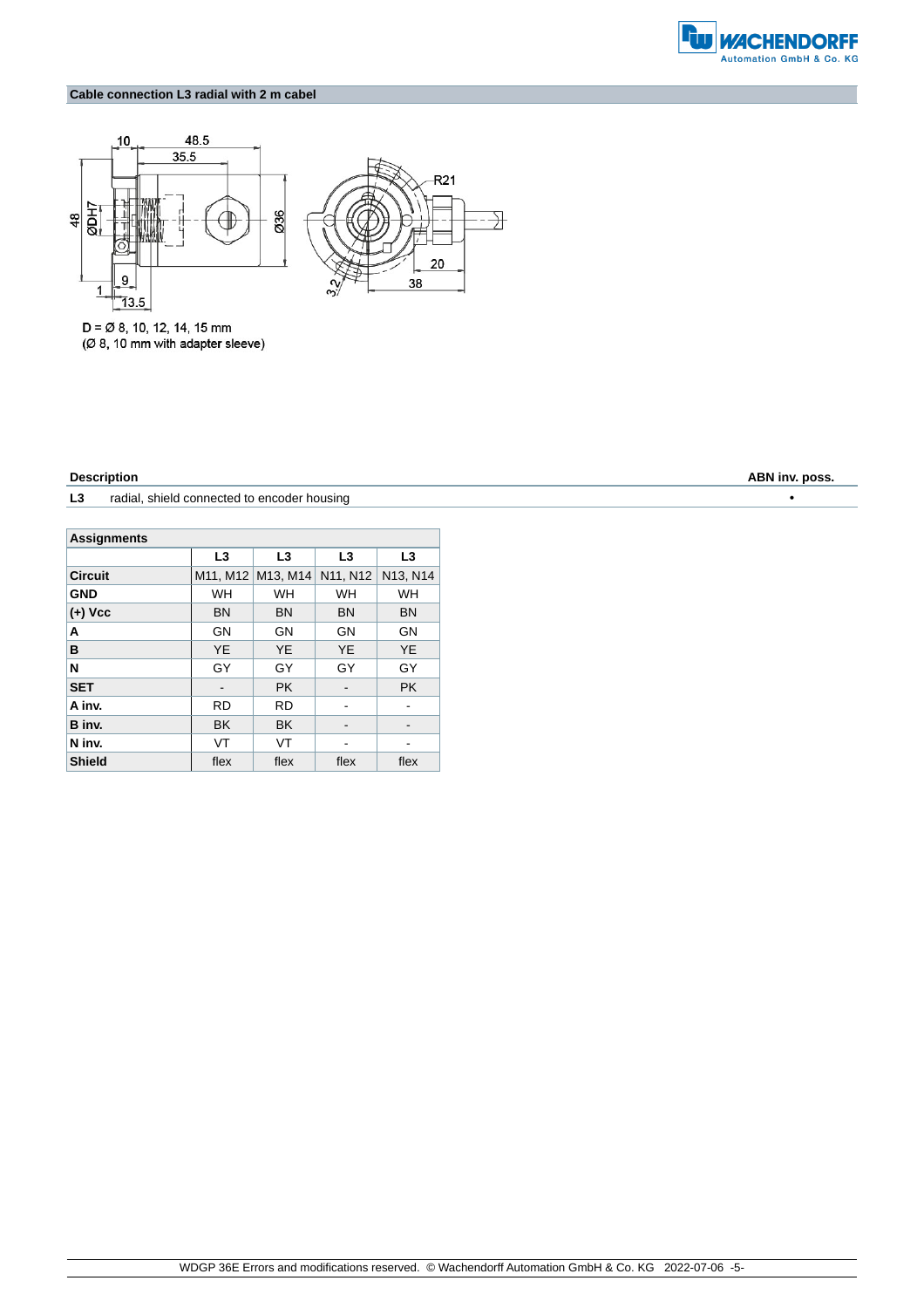

### **Cable K1 (IP40) radial with 2 m cable**



 $D = \emptyset$  8, 10, 12, 14, 15 mm (Ø 8, 10 mm über Reduzierhülse)

### **Description ABN inv. poss.**

**K1** radial, shield not connected (IP40) **•** 

| <b>Assignments</b> |           |                   |                                   |                |
|--------------------|-----------|-------------------|-----------------------------------|----------------|
|                    | K1        | K <sub>1</sub>    | K1                                | K <sub>1</sub> |
| <b>Circuit</b>     |           | M11, M12 M13, M14 | N <sub>11</sub> , N <sub>12</sub> | N13, N14       |
| <b>GND</b>         | WH        | WH                | WH                                | WH             |
| $(+)$ Vcc          | <b>BN</b> | <b>BN</b>         | <b>BN</b>                         | <b>BN</b>      |
| A                  | GN        | GN                | GN                                | GN             |
| в                  | <b>YE</b> | <b>YE</b>         | <b>YE</b>                         | <b>YE</b>      |
| N                  | GY        | GY                | GY                                | GY             |
| <b>SET</b>         |           | <b>PK</b>         |                                   | <b>PK</b>      |
| A inv.             | <b>RD</b> | <b>RD</b>         |                                   |                |
| B inv.             | <b>BK</b> | <b>BK</b>         |                                   |                |
| N inv.             | <b>VT</b> | VT                |                                   |                |
| <b>Shield</b>      | flex      | flex              | flex                              | flex           |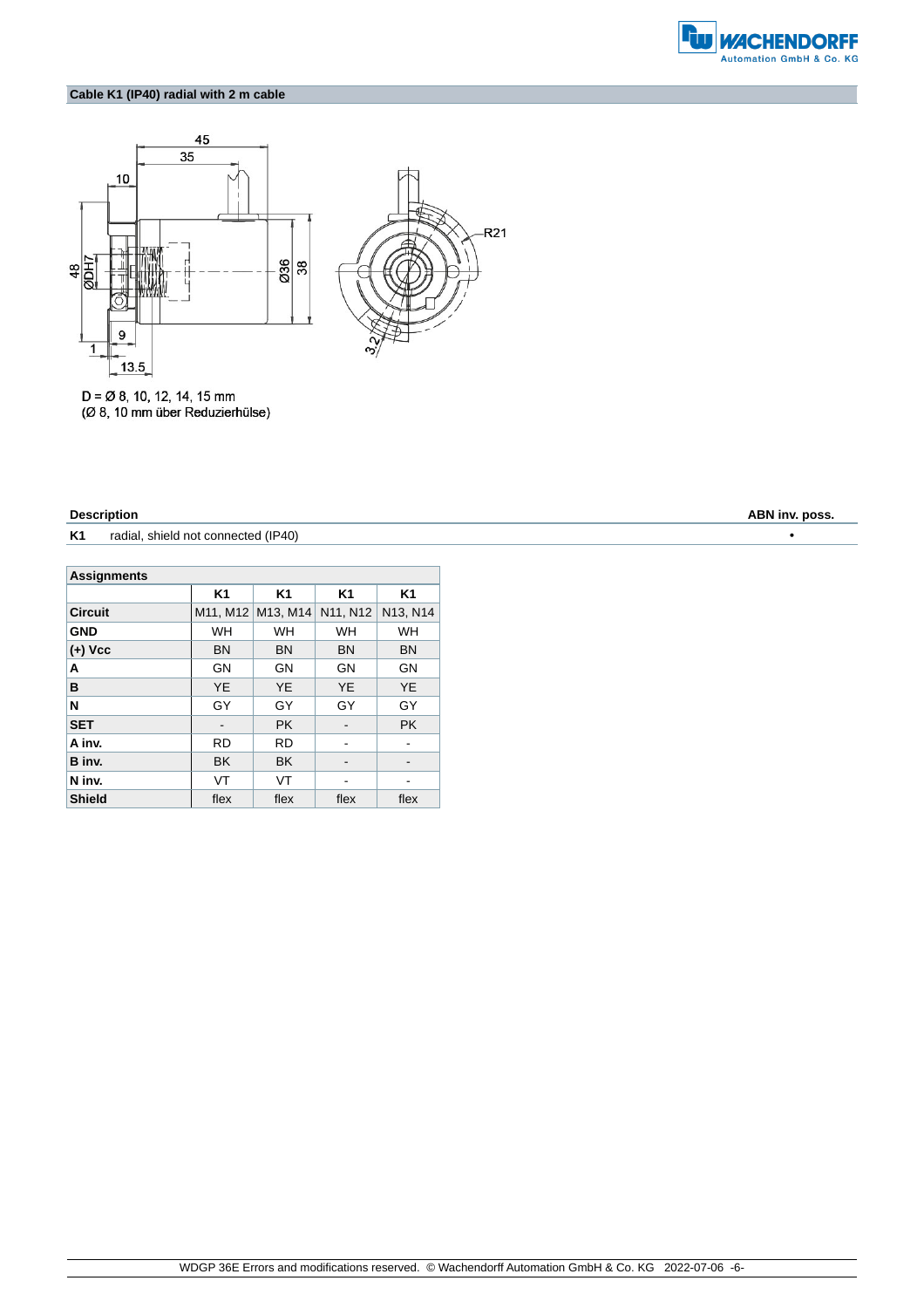

### **Sensor-connector (M12x1) SB axial, 5-, 8-, 12-pin**





 $D = \emptyset$  8, 10, 12, 14, 15 mm<br>( $\emptyset$  8, 10 mm with adapter sleeve)

| <b>Description</b> |                                                                   | ABN inv. poss. |
|--------------------|-------------------------------------------------------------------|----------------|
|                    | <b>SB5</b> axial, 5-pin, Connector connected to encoder housing   |                |
|                    | <b>SB8</b> axial, 8-pin, Connector connected to encoder housing   |                |
|                    | <b>SB12</b> axial, 12-pin, Connector connected to encoder housing |                |

| <b>Assignments</b> |                              |                 |                   |  |  |
|--------------------|------------------------------|-----------------|-------------------|--|--|
|                    | SB <sub>5</sub>              | SB <sub>8</sub> | <b>SB12</b>       |  |  |
|                    | 5-pin                        | 8-pin           | 12-pin            |  |  |
|                    | 3<br>$\overline{\mathbf{c}}$ | 6<br>3<br>5     | 5                 |  |  |
| <b>Circuit</b>     | N11, N12                     |                 | M11, M12 M13, M14 |  |  |
| <b>GND</b>         | 3                            | 1               | 3                 |  |  |
| $(+)$ Vcc          | 1                            | 2               | 1                 |  |  |
| A                  | 4                            | 3               | 4                 |  |  |
| в                  | $\overline{2}$               | 4               | 6                 |  |  |
| N                  | 5                            | 5               | 8                 |  |  |
| <b>SET</b>         |                              |                 | 5                 |  |  |
| A inv.             |                              | 6               | 9                 |  |  |
| B inv.             |                              | 7               | $\overline{7}$    |  |  |
| N inv.             |                              | 8               | 10                |  |  |
| n. c.              |                              |                 | 2, 11, 12         |  |  |
| Shield             |                              |                 |                   |  |  |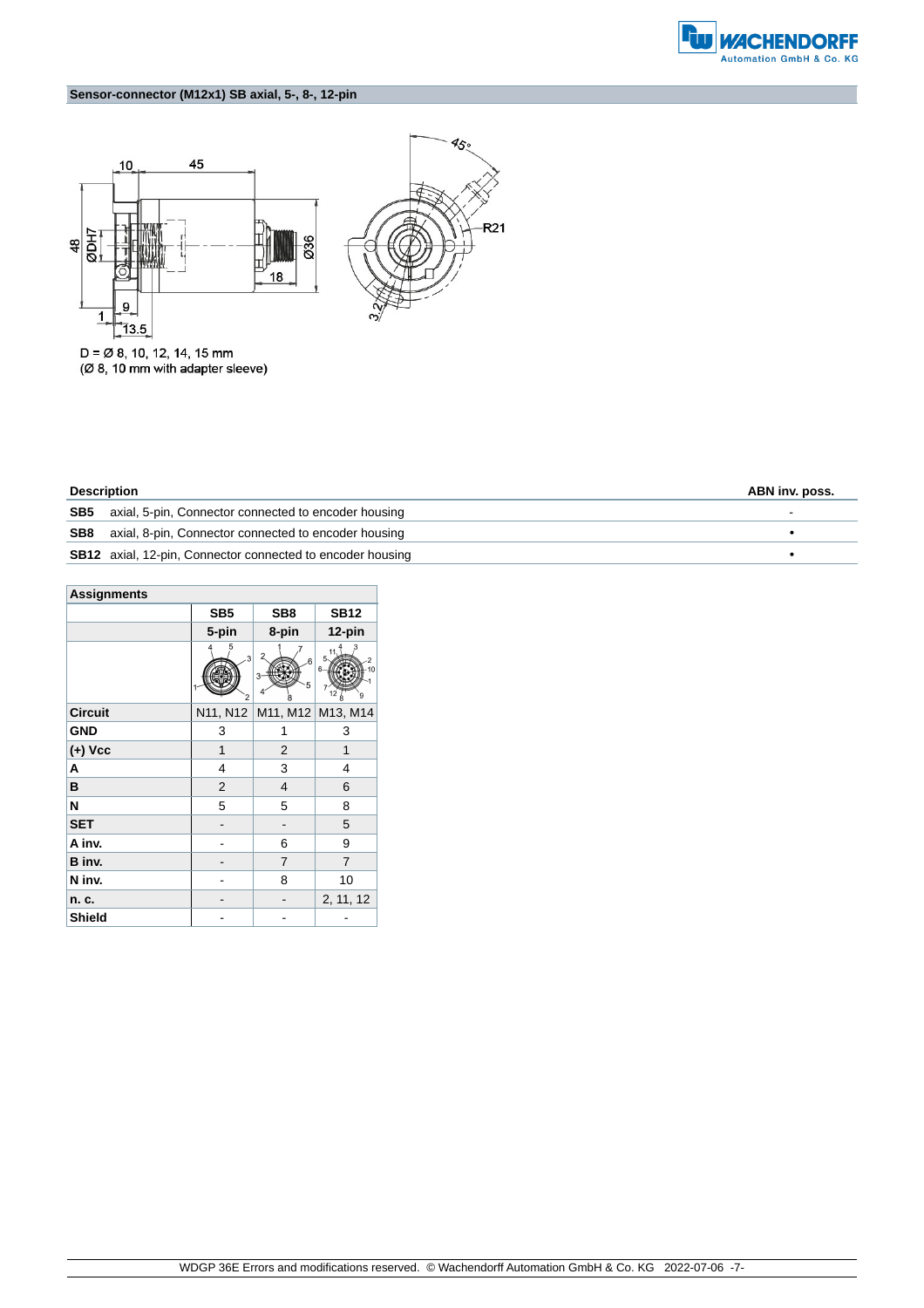

### **Sensor connector (M12x1) SB axial, 5-, 8-, 12-pin**



 $D = \emptyset$  8, 10, 12, 14, 15 mm<br>( $\emptyset$  8, 10 mm with adapter sleeve)

| <b>Description</b> |
|--------------------|
|--------------------|

| <b>Description</b>                                                 |  |
|--------------------------------------------------------------------|--|
| <b>SC5</b> radial, 5-pin, Connector connected to encoder housing   |  |
| <b>SC8</b> radial, 8-pin, Connector connected to encoder housing   |  |
| <b>SC12</b> radial, 12-pin, Connector connected to encoder housing |  |

| <b>Assignments</b> |                                   |                 |                   |  |  |
|--------------------|-----------------------------------|-----------------|-------------------|--|--|
|                    | SC <sub>5</sub>                   | SC <sub>8</sub> | <b>SC12</b>       |  |  |
|                    | 5-pin                             | 8-pin           | 12-pin            |  |  |
|                    | 5<br>3<br>$\overline{\mathbf{c}}$ | 6<br>3<br>5     |                   |  |  |
| <b>Circuit</b>     | N11, N12                          |                 | M11, M12 M13, M14 |  |  |
| <b>GND</b>         | 3                                 | 1               | 3                 |  |  |
| $(+)$ Vcc          | 1                                 | 2               | 1                 |  |  |
| Α                  | 4                                 | 3               | 4                 |  |  |
| в                  | $\overline{2}$                    | 4               | 6                 |  |  |
| N                  | 5                                 | 5               | 8                 |  |  |
| <b>SET</b>         |                                   |                 | 5                 |  |  |
| A inv.             |                                   | 6               | 9                 |  |  |
| B inv.             |                                   | $\overline{7}$  | $\overline{7}$    |  |  |
| N inv.             |                                   | 8               | 10                |  |  |
| n. c.              |                                   |                 | 2, 11, 12         |  |  |
| <b>Shield</b>      |                                   |                 |                   |  |  |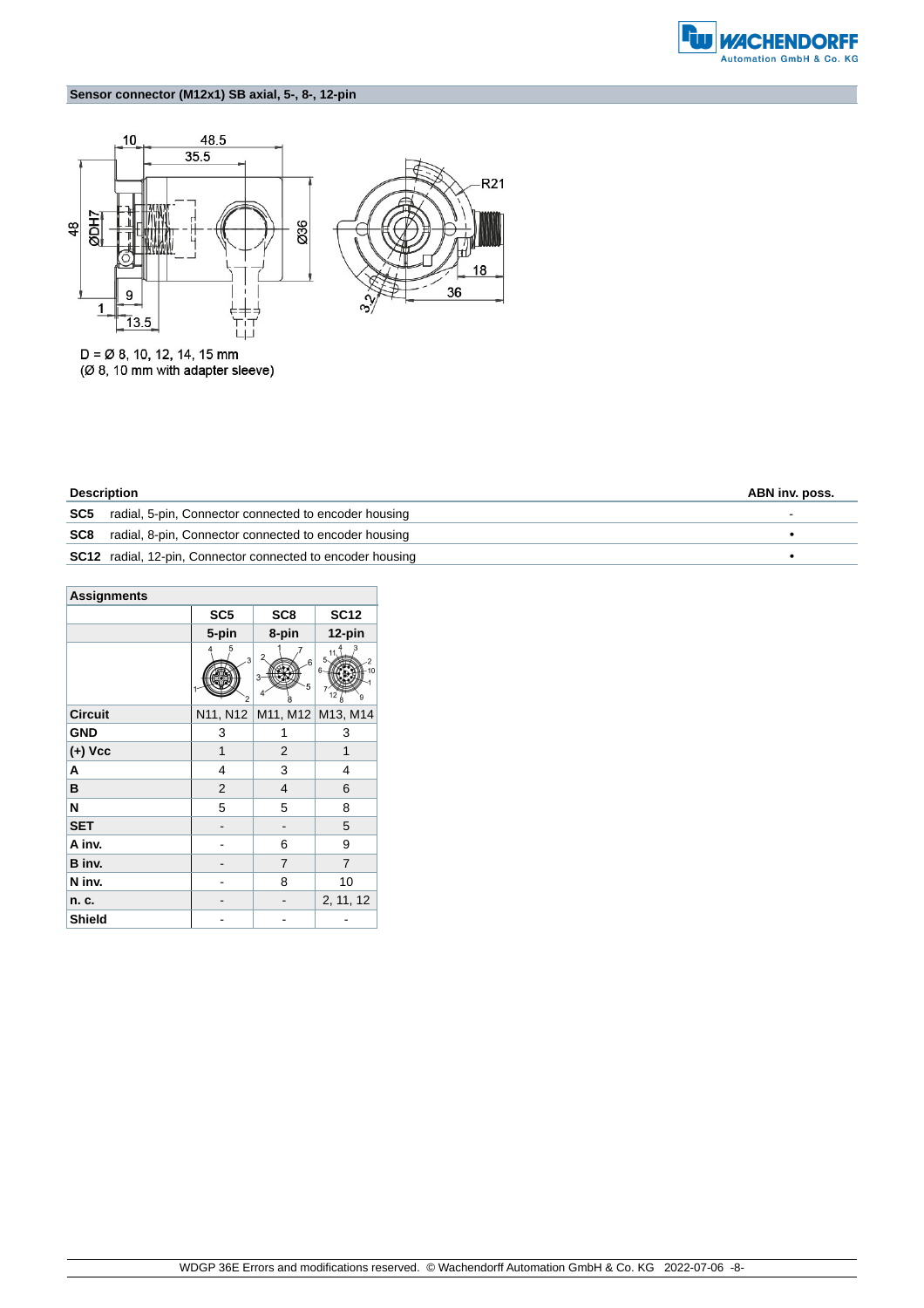

| <b>Options</b>                                                                                                                                                                                                                                                                    |                   |
|-----------------------------------------------------------------------------------------------------------------------------------------------------------------------------------------------------------------------------------------------------------------------------------|-------------------|
|                                                                                                                                                                                                                                                                                   |                   |
|                                                                                                                                                                                                                                                                                   |                   |
| <b>Cable length</b>                                                                                                                                                                                                                                                               | Order key         |
| The encoder WDGP 36E can be supplied with more than 2 m cable. The maximum cable<br>length depends on the supply voltage and the frequency; see Downloads: "General<br>technical Data".<br>Please extend the standard order code with a three figure number, specifying the cable | $XXX =$ Decimeter |

length in decimetres. Example:  $5 \text{ m}$  cable = 050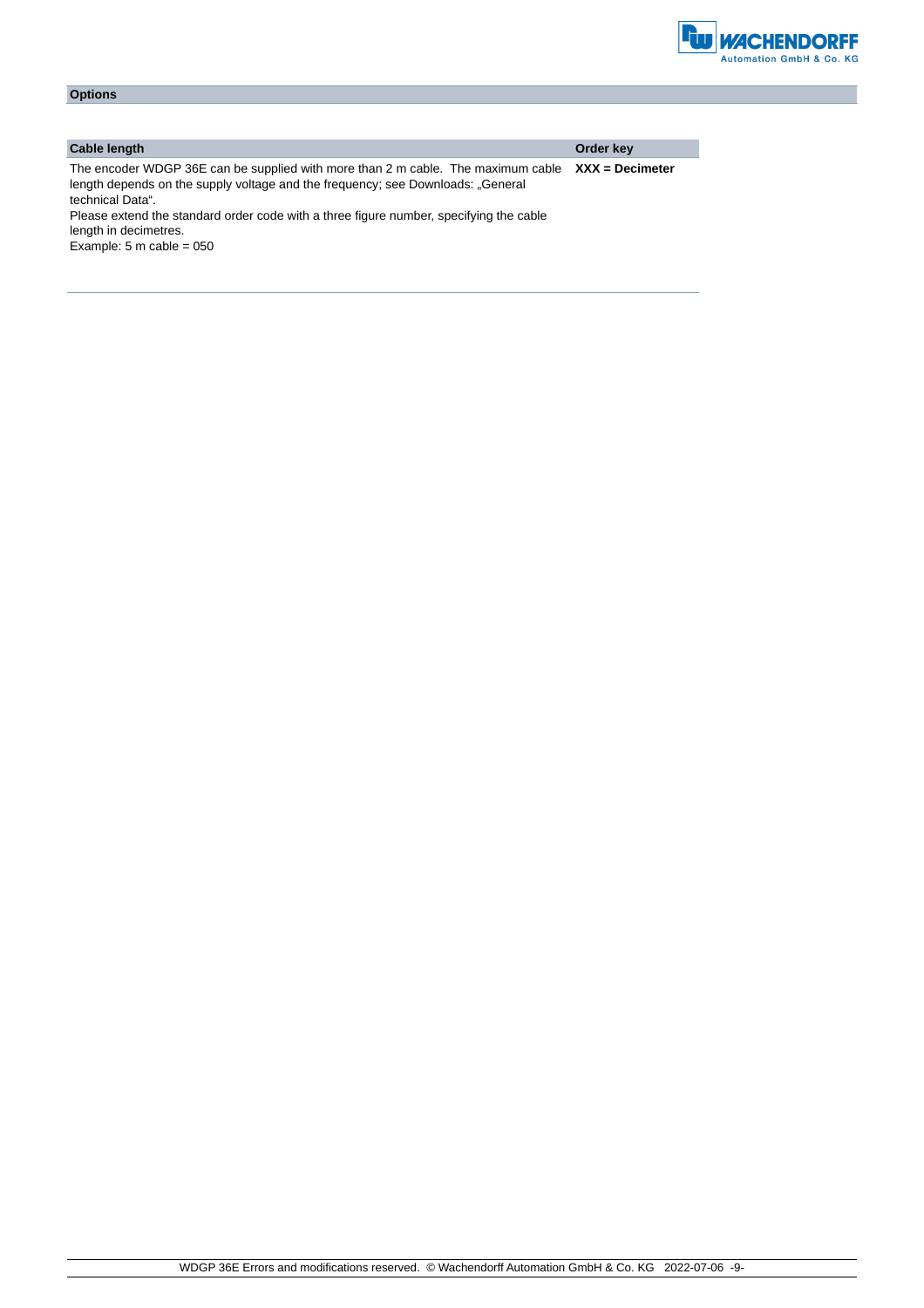

| <b>Example Order No. Type</b> |                                                                            |                                    |  |                            |    |                          |  |                                      |                |                      |                          | Your encoder    |                   |           |              |
|-------------------------------|----------------------------------------------------------------------------|------------------------------------|--|----------------------------|----|--------------------------|--|--------------------------------------|----------------|----------------------|--------------------------|-----------------|-------------------|-----------|--------------|
| WDGP 36E                      | WDGP 36E                                                                   |                                    |  |                            |    |                          |  |                                      |                |                      |                          |                 |                   |           | WDGP 36E     |
|                               |                                                                            |                                    |  |                            |    |                          |  |                                      |                |                      |                          |                 |                   |           |              |
|                               | <b>Bore size</b>                                                           |                                    |  |                            |    |                          |  |                                      |                |                      |                          |                 |                   |           |              |
| $12 \overline{ }$             |                                                                            | 08; 10= Ø 10 mm,Ø 1/4"; 12; 14; 15 |  |                            |    |                          |  |                                      |                |                      |                          |                 |                   |           |              |
|                               |                                                                            |                                    |  |                            |    |                          |  |                                      |                |                      |                          |                 |                   |           |              |
|                               | <b>Pulses per revolution PPR:</b>                                          |                                    |  |                            |    |                          |  |                                      |                |                      |                          |                 |                   |           |              |
| 16384                         | 1-16384                                                                    |                                    |  |                            |    |                          |  |                                      |                |                      |                          |                 |                   |           |              |
|                               | Other PPRs on request                                                      |                                    |  |                            |    |                          |  |                                      |                |                      |                          |                 |                   |           |              |
|                               |                                                                            |                                    |  |                            |    |                          |  |                                      |                |                      |                          |                 |                   |           |              |
|                               | <b>Channels:</b>                                                           |                                    |  |                            |    |                          |  |                                      |                |                      |                          |                 |                   |           |              |
| <b>ABN</b>                    | <b>ABN</b>                                                                 |                                    |  |                            |    |                          |  |                                      |                |                      |                          |                 |                   |           |              |
|                               | <b>Output circuit</b>                                                      |                                    |  |                            |    |                          |  |                                      |                |                      |                          |                 |                   |           |              |
|                               | <b>Resolution Power supply</b><br><b>Output circuit</b>                    |                                    |  |                            |    |                          |  |                                      |                | <b>Light reserve</b> |                          |                 |                   | Order key |              |
|                               | <b>PPR</b>                                                                 | <b>VDC</b>                         |  |                            |    |                          |  |                                      |                |                      | warning                  |                 |                   |           |              |
|                               |                                                                            | $4.75 - 32$                        |  | HTL inverted               |    |                          |  |                                      |                |                      |                          |                 | M11               |           |              |
|                               |                                                                            | $4.75 - 32$                        |  | TTL, RS422 comp., inverted |    |                          |  |                                      |                |                      | $\overline{\phantom{a}}$ | M12             |                   |           |              |
|                               |                                                                            | $4.75 - 32$                        |  |                            |    | HTL, inv. set zero pulse |  |                                      |                |                      | $\blacksquare$           |                 | M13               |           |              |
| M13                           |                                                                            | $4.75 - 32$                        |  |                            |    |                          |  | TTL, RS422 compatible, inv. set zero |                |                      | $\blacksquare$           |                 | M14               |           |              |
|                               | 1-16384                                                                    |                                    |  | pulse                      |    |                          |  |                                      |                |                      |                          |                 |                   |           |              |
|                               |                                                                            | $4.75 - 32$                        |  | <b>HTL</b>                 |    |                          |  |                                      |                |                      | $\blacksquare$           |                 | N11               |           |              |
|                               |                                                                            | $4.75 - 32$                        |  | <b>TTL</b>                 |    |                          |  |                                      |                |                      | $\blacksquare$           |                 | N <sub>12</sub>   |           |              |
|                               |                                                                            | $4.75 - 32$                        |  | HTL set zero pulse         |    |                          |  |                                      |                |                      | $\blacksquare$           |                 | N <sub>13</sub>   |           |              |
|                               |                                                                            | $4.75 - 32$                        |  | TTL set zero pulse         |    |                          |  |                                      |                |                      | $\blacksquare$           |                 | N <sub>14</sub>   |           |              |
|                               |                                                                            |                                    |  |                            |    |                          |  |                                      |                |                      |                          |                 |                   |           |              |
|                               |                                                                            | <b>Electrical connections</b>      |  |                            |    |                          |  |                                      |                |                      |                          |                 |                   |           |              |
|                               | ABN inv. poss. Order key<br><b>Description</b>                             |                                    |  |                            |    |                          |  |                                      |                |                      |                          |                 |                   |           |              |
|                               | Cable: length (2 m standard, WDG 58T: 1 m)                                 |                                    |  |                            |    |                          |  |                                      |                |                      |                          |                 |                   |           |              |
|                               | radial, shield not connected (IP40)                                        |                                    |  |                            |    |                          |  |                                      |                |                      | $\bullet$                |                 | K1                |           |              |
|                               | axial, shield connected to encoder housing                                 |                                    |  |                            |    |                          |  |                                      |                |                      | $\bullet$                |                 | L2                |           |              |
|                               | L <sub>3</sub><br>radial, shield connected to encoder housing<br>$\bullet$ |                                    |  |                            |    |                          |  |                                      |                |                      |                          |                 |                   |           |              |
| L2                            | Connector: (shield connected to encoder housing)                           |                                    |  |                            |    |                          |  |                                      |                |                      |                          |                 |                   |           |              |
|                               | sensor-connector, M12x1, 5-pin, axial                                      |                                    |  |                            |    |                          |  |                                      |                | $\blacksquare$       |                          | SB <sub>5</sub> |                   |           |              |
|                               | sensor-connector, M12x1, 5-pin, radial                                     |                                    |  |                            |    |                          |  |                                      | $\blacksquare$ |                      | SC <sub>5</sub>          |                 |                   |           |              |
|                               | sensor-connector, M12x1, 8-pin, axial                                      |                                    |  |                            |    |                          |  |                                      |                | $\bullet$            |                          | SB <sub>8</sub> |                   |           |              |
|                               | sensor-connector, M12x1, 8-pin, radial                                     |                                    |  |                            |    |                          |  |                                      | $\bullet$      |                      | SC <sub>8</sub>          |                 |                   |           |              |
|                               | sensor-connector, M12x1, 12-pin, axial                                     |                                    |  |                            |    |                          |  | $\bullet$                            |                | <b>SB12</b>          |                          |                 |                   |           |              |
|                               | <b>SC12</b><br>sensor-connector, M12x1, 12-pin, radial<br>$\bullet$        |                                    |  |                            |    |                          |  |                                      |                |                      |                          |                 |                   |           |              |
|                               | <b>Options</b>                                                             |                                    |  |                            |    |                          |  |                                      |                |                      |                          |                 |                   |           |              |
|                               | <b>Description</b>                                                         |                                    |  |                            |    |                          |  |                                      |                |                      | Order key                |                 |                   |           |              |
|                               | Without option<br>Empty                                                    |                                    |  |                            |    |                          |  |                                      |                |                      |                          |                 |                   |           |              |
|                               | Cable length                                                               |                                    |  |                            |    |                          |  |                                      |                |                      |                          |                 | $XXX =$ Decimeter |           |              |
|                               |                                                                            |                                    |  |                            |    |                          |  |                                      |                |                      |                          |                 |                   |           |              |
|                               |                                                                            |                                    |  |                            |    |                          |  |                                      |                |                      |                          |                 |                   |           |              |
| Example Order No.= WDGP 36E   |                                                                            | 16384 ABN<br>12                    |  | M13                        | L2 |                          |  | WDGP 36E                             |                |                      |                          |                 |                   |           | Your encoder |